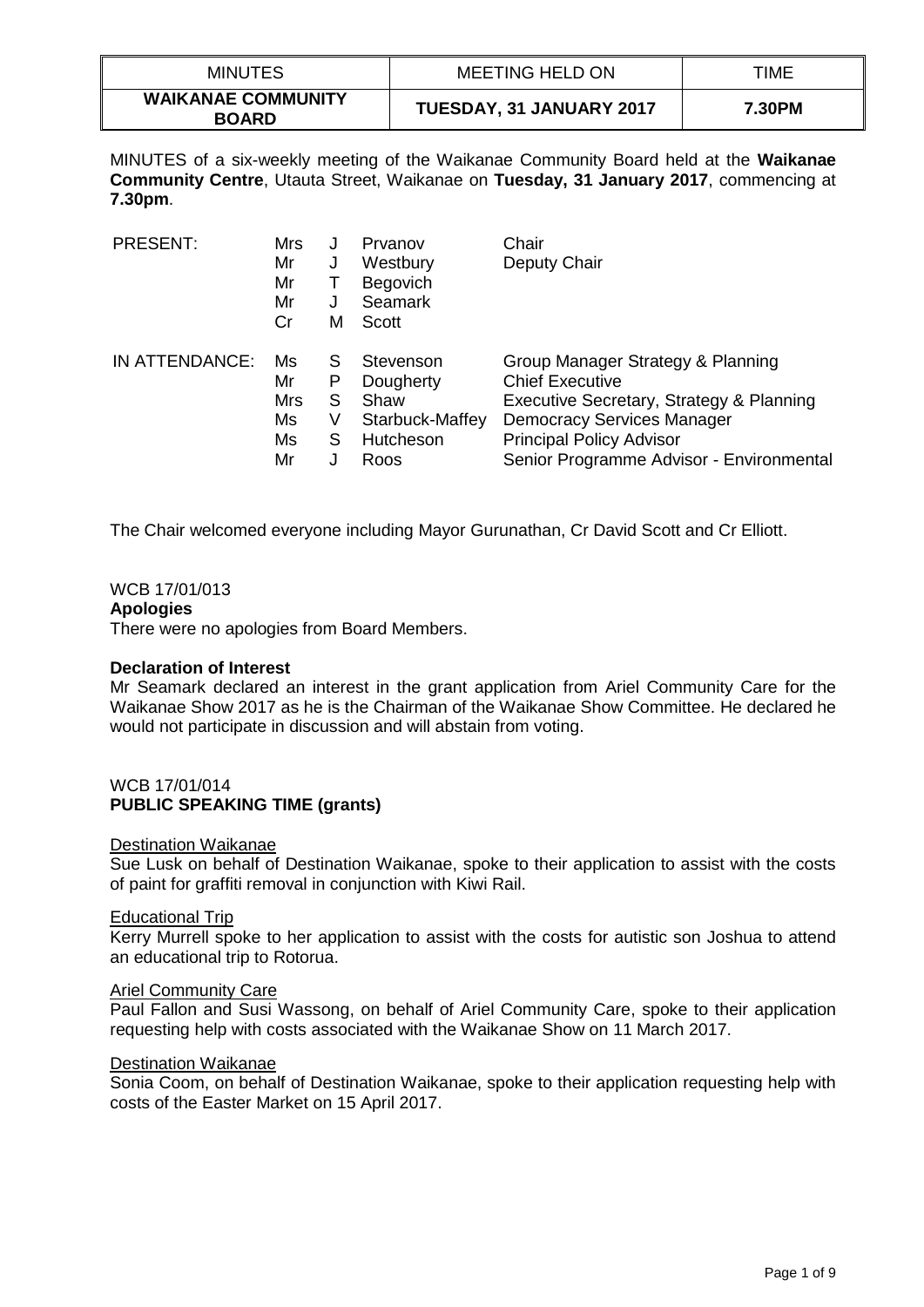| <b>MINUTES</b>                            | <b>MEETING HELD ON</b>   | TIME   |
|-------------------------------------------|--------------------------|--------|
| <b>WAIKANAE COMMUNITY</b><br><b>BOARD</b> | TUESDAY, 31 JANUARY 2017 | 7.30PM |

### **PUBLIC SPEAKING TIME (other issues)**

#### Sue Lusk

Ms Lusk spoke on behalf of Norma McCallum from Keep Waikanae Beautiful, requesting - more hanging baskets to be installed from CJ Fisheries to Bloom Design on the Main Road in Waikanae.

Ms Stevenson explained the costs associated with putting additional hanging baskets up and health and safety matters would need to be addressed. The Board requested a report and agreed to discuss this at a later time.

#### Ben Knight

Mr Knight, Chair of the Guardians of the Kāpiti Marine Reserve Committee spoke to the Board about the group, explaining it had been set up as voluntary Community Group. The Marine Reserve was the fourth oldest in NZ and is one of the largest marine reserves in New Zealand. This year the Group was hoping to celebrate the 25<sup>th</sup> Anniversary of the Marine Reserve.

#### Karl Webber

Mr Webber spoke to the Board about the Kāpiti Marine Reserve. They were currently looking at a Webcam network to help with the research and monitoring process around the Island. They were also looking at installing underwater cameras around the island.

#### Gus Evans

Mr Evans spoke to the Board about the Wi Parata Reserve and his concerns about astelia plants falling out of the Kohekohe trees. He had been in contact with the Council by email and has met with Council staff about his concerns but had not received a reply. He would also like an update (if there was any) on the Railway Crossing emergency easement.

Mrs Stevenson said Staff would look at this issue as a matter of urgency.

#### Murray Bridges

Mr Bridges spoke to the Board and extended his thanks to the Council for the yellow no parking lines in Pehi Kupa Street. He asked if the Parks and Reserves team could drain, refill and then sow grass in the areas that had been damaged by cars. He also had concerns about a weeping willow tree on Pehi Kupa Street where a large branch has fallen down.

#### Dale Evans

Mr Evans spoke to the Board about the Macrocarpa hedge at 384-386 Te Moana Road and also three other properties that were having issues with shrubs and trees.

#### Gerald Rys

Mr Rys spoke to the Board about the Hedge at 384-386 Te Moana Road. He understood that the Board was going to make a decision on the hedge. Mr Rys also spoke about the Waikanae Beach Outcomes process, the document that was being prepared and requested it should be completed prior to the decision on the hedge.

The Chair advised that Council staff were to make the decision on the hedge, rather than the Board. The Chair also noted that the Board did not know all the details surrounding this matter and she had requested a meeting with the Mayor and Council Staff to be updated on this issue.

### Ken Shirley

Mr Shirley spoke to the Board about the Macrocarpa hedge at 384-386 Te Moana Road. Mr Shirley was representing a group of concerned neighbours who had written and signed the petition about the hedge, and then sent it to Council. He stated the hedge occupied the entire road reserve and there was no vision westward when exiting Fairway Oaks Drive. He also said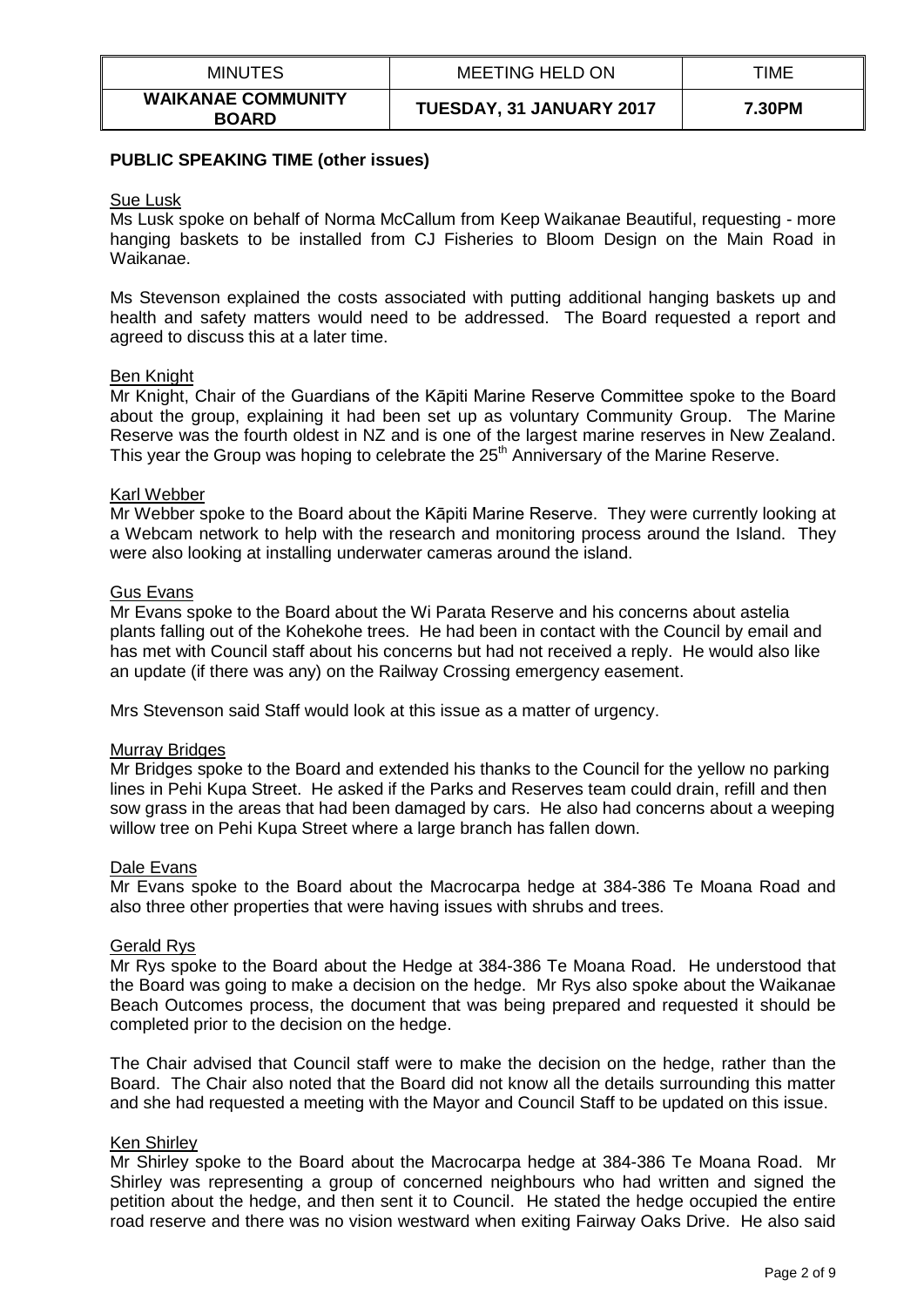| <b>MINUTES</b>                            | <b>MEETING HELD ON</b>   | TIME   |
|-------------------------------------------|--------------------------|--------|
| <b>WAIKANAE COMMUNITY</b><br><b>BOARD</b> | TUESDAY, 31 JANUARY 2017 | 7.30PM |

there had been many close calls and there were also safety issues for people catching the local bus.

# Quentin Poole

Quentin Poole spoke to the Board about the Macrocarpa hedge at 384-386 Te Moana Road. He said that the Council needed to be consistent with every property in Waikanae and the same rules needed to be applied to everyone. He provided an example of a hedge being cut down in a different street and now the hedge had died. He requested the Community Board consider the resolutions that he tabled prior to the meeting.

Ms Stevenson clarified the process around tabling resolutions, stating that in this instance, without the due notice being given, these resolutions could not be tabled by Mr Poole.

### Judy McMillan

Judy McMillan spoke to the Board about the Macrocarpa hedge at 384-386 Te Moana Road. She said there are public safety issues around the hedge and with the community accessing the bus stop. She said visitors to her property needed to have someone to watch traffic when they drove out of their driveway

The Chief Executive spoke about the Macrocarpa hedge at 384-386 Te Moana Road. He noted there were water mains and sewage pipes running under the road berm and there are also safety concerns. The decision has been made to extend the decision on the hedge until April. The Mayor was going to meet with all people involved and a list of service requests relating to the hedge would be collated. Council would continue discussions and the Community Board would be involved.

### Don Liddle

Mr Liddle, on behalf of Underground Waikanae, spoke to the Board about undergrounding the power cables by the Expressway. He was seeking the Community Board and Council's support.

### James Bishop

Mr Bishop asked the Board about who was going to monitor traffic coming off the expressway after it opened and also extended his thanks to the Community for the assistance they had provided with the Community Garden.

The Chair said traffic modelling on the current roads had been carried out. She has already requested a report be prepared to come to the Board after the Expressway had opened - to detail changes in traffic.

### Jill Stansfield

Ms Stansfield, Deputy Chair of Older Persons Council spoke to the Board about Age Friendly Cities and requested more seats around the District and offered help in discussions with their placement.

### Terry Kennaway

Ms Kennaway from the Thursday Ramblers walking group spoke to the Board about requesting more seats for the Waikanae area. There was a shortage of seats along the southern side of Waikanae River and also around the lagoon. It was suggested that a map be developed that shows where seats are located in the district.

Mr Westbury suggested that an offline meeting be held with Ms Stansfield and Ms Kennaway to discuss what options were available going forward. Mr M Scott provided an update on the process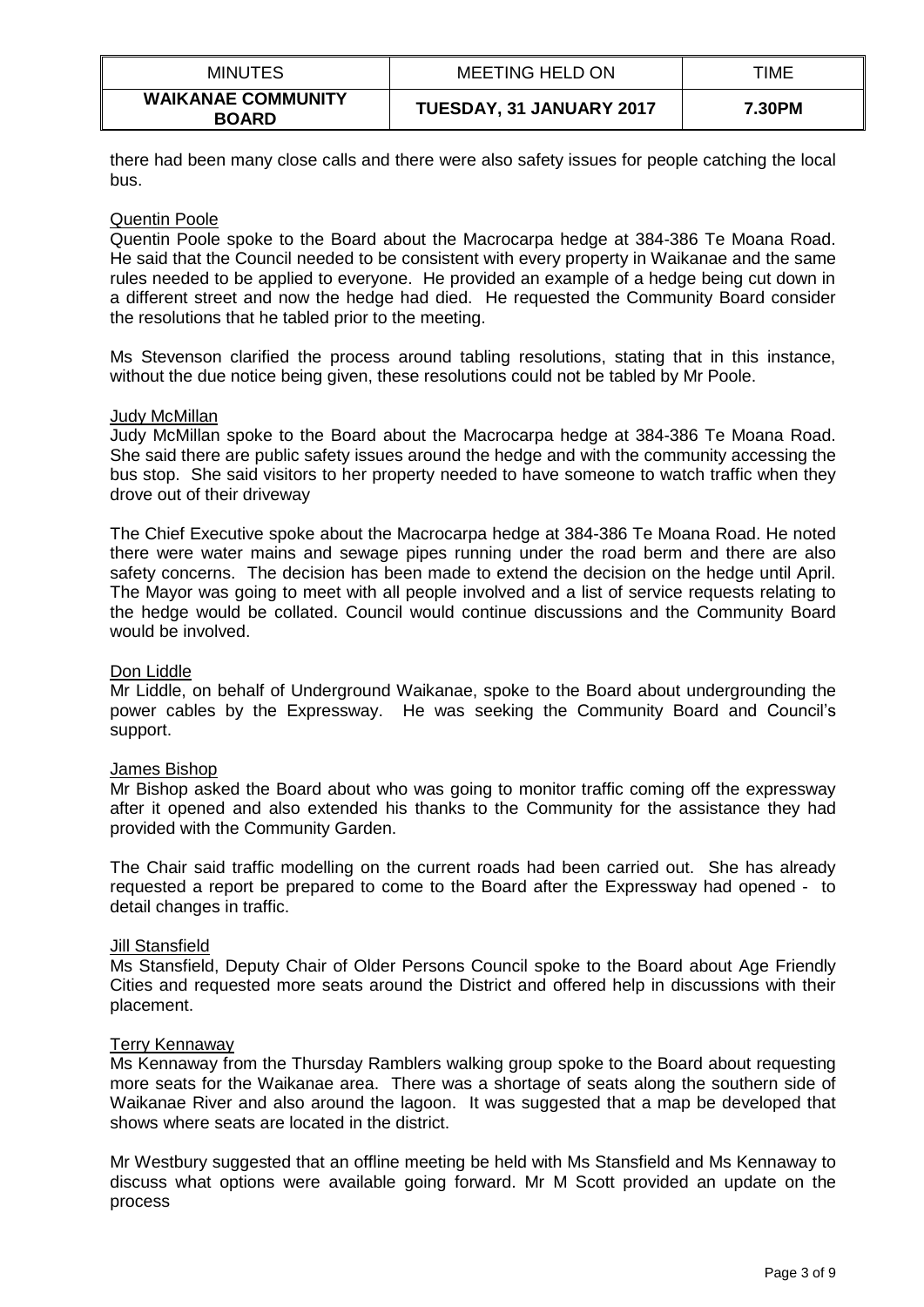| <b>MINUTES</b>                            | MEETING HELD ON          | TIME   |
|-------------------------------------------|--------------------------|--------|
| <b>WAIKANAE COMMUNITY</b><br><b>BOARD</b> | TUESDAY, 31 JANUARY 2017 | 7.30PM |

The Chair would investigate what funding was available for seats in the Waikanae area and what the annual allocation was. There was a map provided that showed the locations of the seats.

### Mrs Blanche Charles

Mrs Charles spoke about her concerns regarding the Elizabeth Street railway line and lack of emergency access. She has attended Waikanae Community Board meetings and voiced her concerns in 2016 and nothing has happened. This was a matter of urgency and someone needed to deal with Kiwirail.

Due to staff and members of the public waiting for specific items the Chair decided with the Board's agreement to reorder the agenda items and bring forward the following:

- Adoption of Standing Orders for Meetings of Community Boards (Corp-16-081),
- Consideration of Applications for Funding (Corp-17-096),
- Presentation Future Waikanae Beach;
- Parking Restriction for Single Electric vehicle (SP-17-097).

*The meeting adjourned at 9.17pm and reconvened at 9.21pm.* 

### WCB 17/01/015

# **Adoption of Standing Orders for Meetings of Community Boards 2016-2019 Triennium (CORP-16-081)**

Ms Starbuck-Maffey (Democracy Services Manager) spoke to this report, stating that this document would provide greater clarity to the Board for this triennium.

### **MOVED (M Scott/Seamark)**

**That the Waikanae Community Board adopts the Local Government New Zealand Standing Orders as at Appendix 1 of report Corp-16-081 and it notes that option C is the default position for running the Waikanae Community Board meetings.**

### **CARRIED**

# WCB 17/01/016 **Consideration of Applications for Funding (CORP-17-096)**

### **MOVED (M Scott/Seamark)**

**The Waikanae Community Board grants Destination Waikanae a grant of \$500 from the promotion fund to help with costs to purchase paint to eradicate graffiti.**

### **CARRIED**

**MOVED (Westbury/Begovich)**

**The Waikanae Community Board grants Kerry Murrell a discretionary grant of \$1,000 to help fund an educational trip for autistic son Joshua, to improve his learning experience.**

### **CARRIED**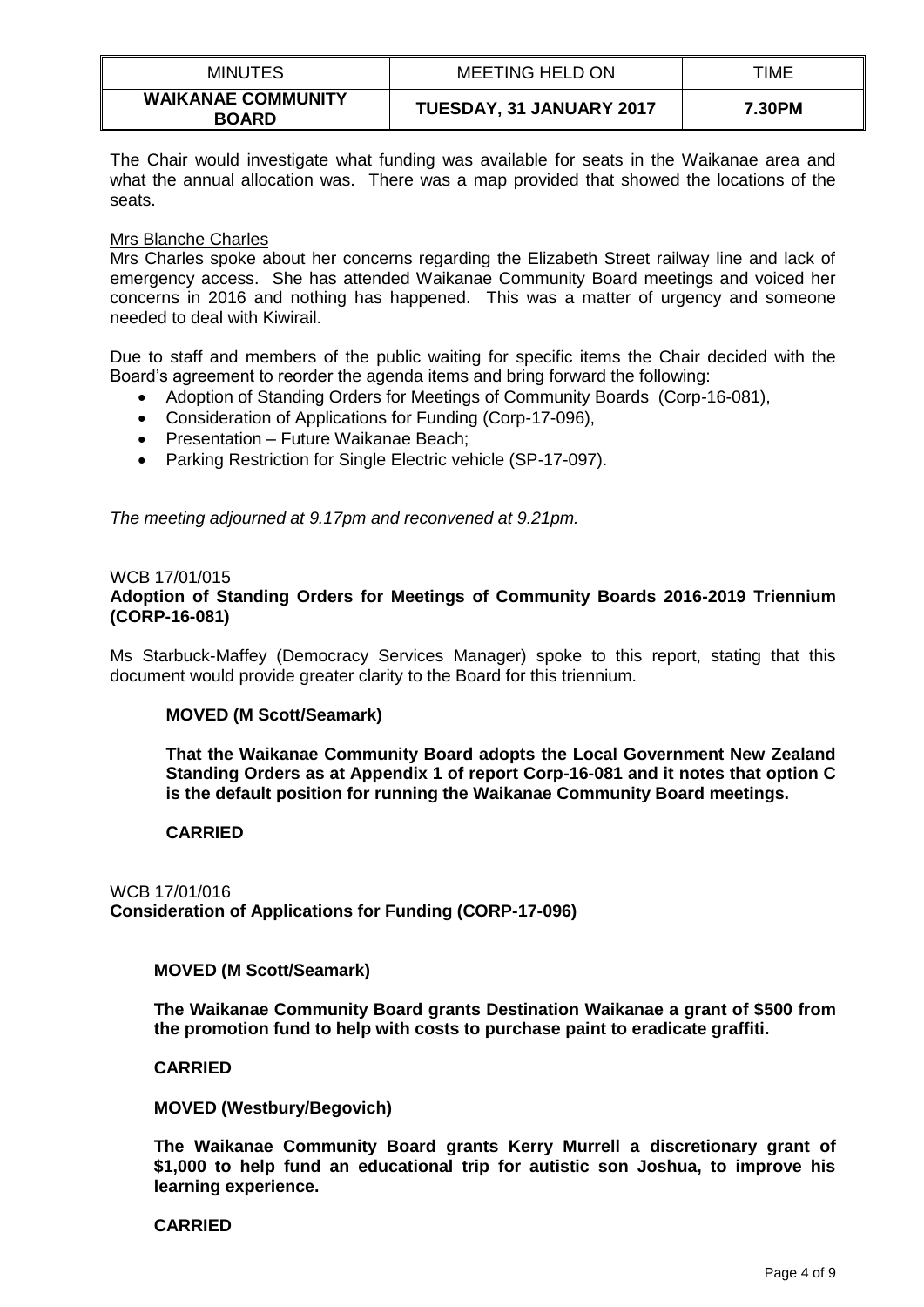| <b>MINUTES</b>                            | <b>MEETING HELD ON</b>          | TIME   |
|-------------------------------------------|---------------------------------|--------|
| <b>WAIKANAE COMMUNITY</b><br><b>BOARD</b> | <b>TUESDAY, 31 JANUARY 2017</b> | 7.30PM |

The Board discussed the grant for Ariel Community Care and asked Cr M Scott to provide some background on what financial assistance had been provided in the past.

The Chair noted that they had requested three years funding but due to the application being late they would only accept it for one year, but could consider funding for three years in another application.

A motion was moved by Cr M Scott to grant Ariel Community Care \$7,500.00 but lapsed for want of a seconder.

# **MOVED (Westbury/Begovich)**

**The Waikanae Community Board grants Ariel Community Care a grant of \$8,304.74 from the promotion fund to help with the costs of the 2017 Waikanae Show.**

# **CARRIED**

Mr Seamark abstained from voting due to his conflict of interest.

# **MOVED (M Scott/Seamark)**

**The Waikanae Community Board grants Destination Waikanae a grant of \$600.00 from the promotion fund to help promote the 2017 Waikanae Easter Market.**

### **CARRIED**

**MOVED (M Scott/Seamark)**

**The Waikanae Community Board agrees to transfer \$1,000.00 from the Waikanae Promotional Fund to the Discretionary Grants Fund to cover the shortfall.**

# **CARRIED**

# WCB 17/01/018 **Presentation – Future Waikanae Beach**

Ms Sam Hutcheson (Principal Policy Advisor) spoke to the Board in regards to the Future Waikanae Beach Process. Ms Hutcheson said there have been a number of drop-in sessions of up to 200 people and a series of workshops with the Working Group of up to 24 people. A sub set of the group had been working on drafting the Vision and Action Plan

Ms Hutcheson said that there is an event to share the vision and action plan organised for 12 February which would coincide with a Civil Defence Preparedness event.

The team who had been working on the vision document had nearly finished it and have left a page for an endorsement from the Waikanae Community Board. It was agreed that the Chair would work with staff to formalise this page prior to the 12 February 2017. They would look at releasing this document at a celebration event on 14 March 2017.

Ms Hutcheson asked some of the members of the visioning group to comment and the main points were: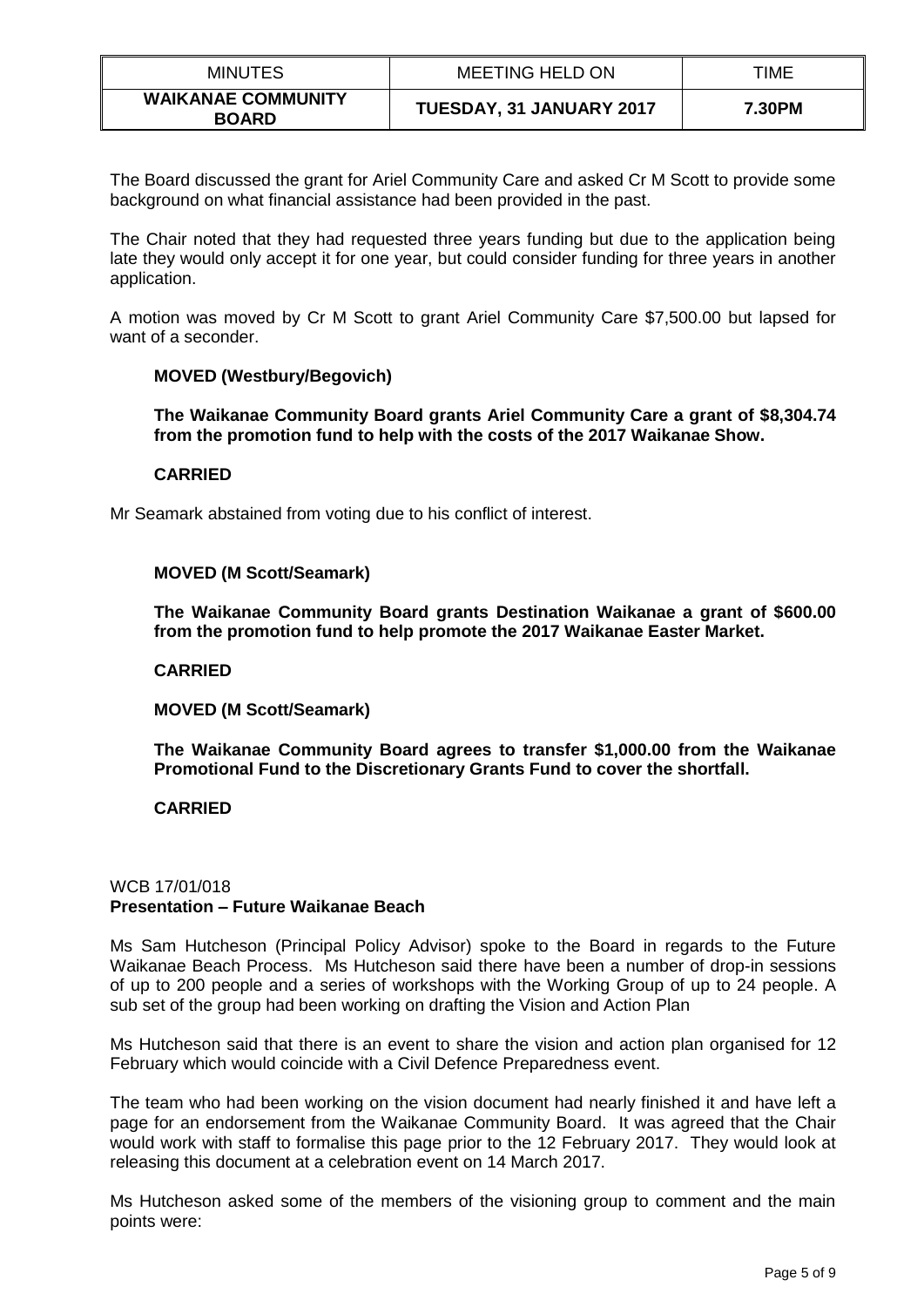| <b>MINUTES</b>                            | MEETING HELD ON                 | TIME   |
|-------------------------------------------|---------------------------------|--------|
| <b>WAIKANAE COMMUNITY</b><br><b>BOARD</b> | <b>TUESDAY, 31 JANUARY 2017</b> | 7.30PM |

- the need to take time with decisions being made;
- look at having Community Board meetings down at Waikanae Beach;
- connection with the Community;
- the timeline for the Waikanae Beach Futures process.

After the vision document had been completed it would be used to complete a detailed character assessment of Waikanae Beach, which would then lead into a plan change for Waikanae Beach.

The Board advised that when they put their Annual Plan submission in they intended to seek \$50,000 to complete the Waikanae Beach Outcomes process.

The Chair said the Board was looking at holding the Community Board meetings in different venues at times, and that Waikanae Beach was one such venue. These would be advertised when a decision was made.

# WCB 17/01/019

.

# **Parking Restriction for Single Electric Vehicle Charging Point, Tutere Street (SP-17-097)**

Jake Roos (Senior Programme Advisor – Environmental) spoke to this report. The charging point would be free to use for the first 12 months - users would bring their own cable and would provide their vehicles with an extra 20-60km distance. It would be a P120 parking restriction and Electric Vehicle only.

It was asked if residents in the area were consulted around this parking restriction. Mr Roos informed the Board that it was only the businesses that were consulted.

# **MOVED (M Scott/Westbury)**

**That the Waikanae Community Board approves the implementation of an EV-only and P120 parking restriction (including the installation of associated signage and ground marking) on the carpark indicated in Appendix 1 of report IS-16-1949.**

### **CARRIED**

WCB 17/01/020 **Parking Restrictions on Pehi Kupa Street (IS-17-099)**

Sarah Stevenson spoke to this report.

# **MOVED (M Scott/Prvanov)**

**That the Waikanae Community Board retrospectively approves the installation of parking restrictions on Pehi Kupa Street as indicated in Appendix 1 of report IS-17-099.**

# **CARRIED**

# WCB 17/01/021 **MEMBERS BUSINESS**

# **(a) Public Speaking Responses**

Ms Stevenson will follow up with Mr Evans questions in relation to his queries.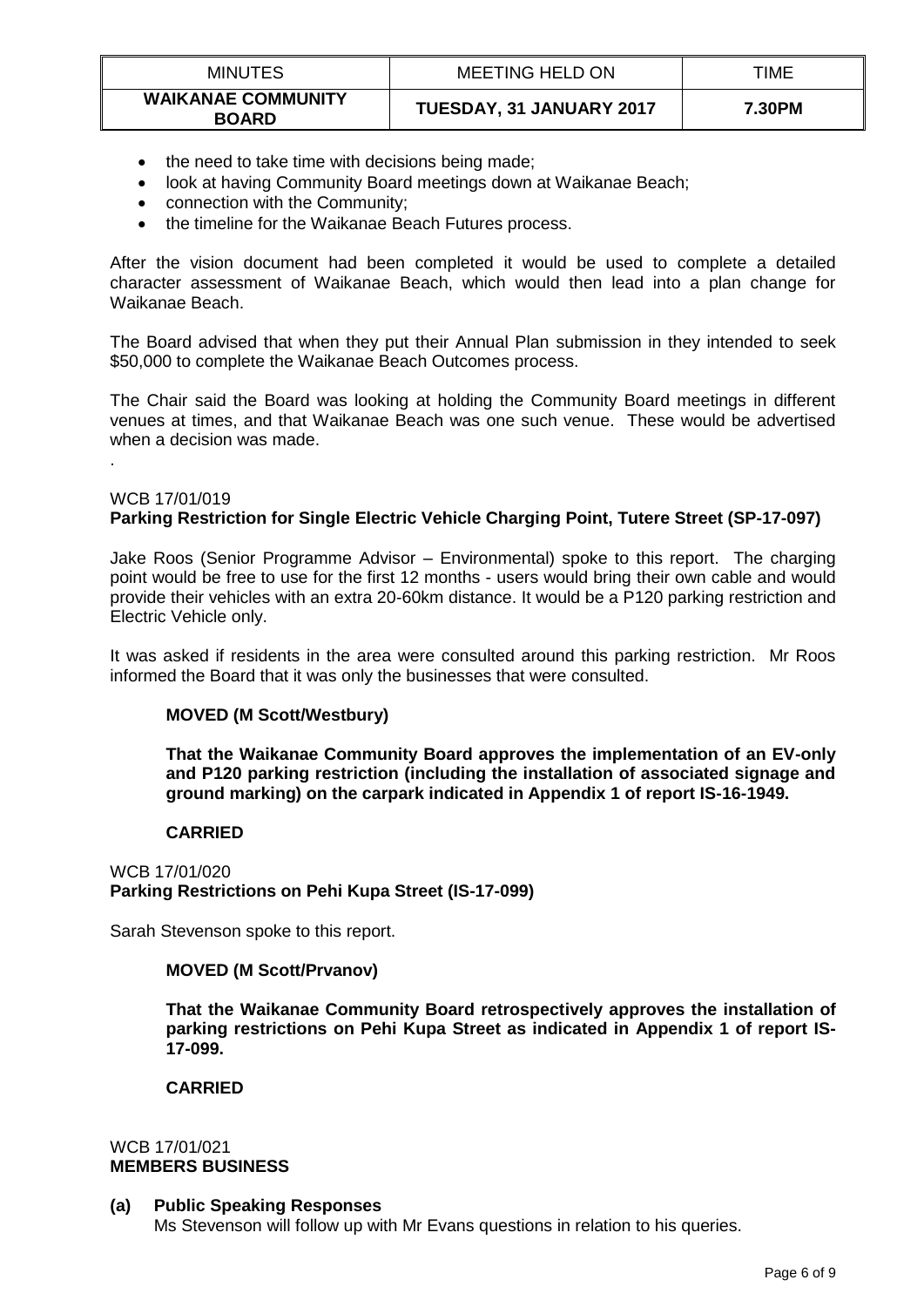| <b>MINUTES</b>                            | MEETING HELD ON          | TIME   |
|-------------------------------------------|--------------------------|--------|
| <b>WAIKANAE COMMUNITY</b><br><b>BOARD</b> | TUESDAY, 31 JANUARY 2017 | 7.30PM |

The Chief Executive informed the Board that the Council get numerous requests in regards to overhanging trees and Council responds to the service requests that are logged.

# **(b) Leave of Absence**

# **MOVED (M Scott/Prvanov)**

**That the Waikanae Community Board grants a leave of absence to James Westbury from 7- 9 February 2017.**

# **CARRIED**

- **(c) Matters of an Urgent Nature** There was none.
- **(d) Declarations of Interest** As noted above Mr Seamark declared an interest.

# WCB 17/01/022 **CONFIRMATION OF MINUTES: 8 November 2016**

# **MOVED (M Scott/Begovich)**

**That the minutes of the Waikanae Community Board meeting held on 8 November 2016 be adopted as a true and correct record of that meeting.** 

### **CARRIED**

# WCB 17/01/023 **Matters Under Action**

Ms Stevenson spoke to the paper.

### Pharazyn Reserve Management Plan

Council Officers were looking at options with regard to the Board's proposed changes to the Management Plan and would update the Board at the March meeting.

### Ngāwhakangutu Reserve Management Plan (Tasman Lakes)

If there was a group interested in putting together a Friends Group they would need to write a letter to the Chief Executive requesting permission to establish a friends group for a certain area.

The group would need to sign a Memorandum of Understanding and have a start-up meeting with Council's Programme Manager Biodiversity to decide on the way forward, level of commitment from Council.

There had been some interest from people within the Peka Peka Guardians at previous meetings, so it would be advisable for them to be involved in any discussion. It was important to note that the Friends Group would not be able to be involved in the area that was currently under lease for grazing.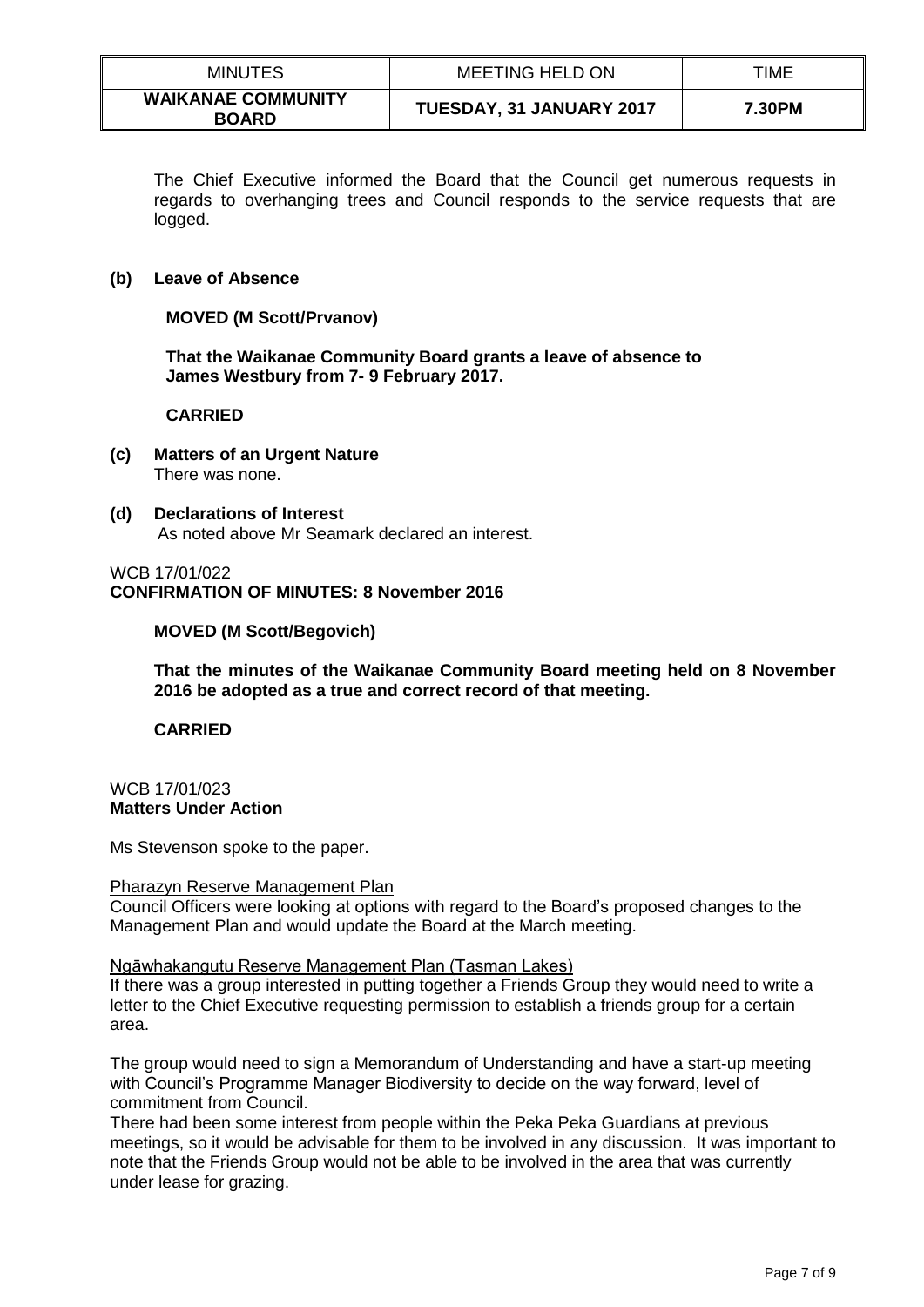| <b>MINUTES</b>                            | <b>MEETING HELD ON</b>   | TIME   |
|-------------------------------------------|--------------------------|--------|
| <b>WAIKANAE COMMUNITY</b><br><b>BOARD</b> | TUESDAY, 31 JANUARY 2017 | 7.30PM |

# Cleaning up/painting of Waikanae Bridge

The Council continue to liaise with Kiwi Rail to keep them informed of any new graffiti and to urge them to remove it in a timely fashion, in accordance with the 'Managing graffiti' section on their website. Kiwi Rail have no plans to paint the bridge abutments.

The Chair noted that Ms Lusk in conjunction with Destination Waikanae and Kiwi Rail has got or is getting the bridge abutments painted.

# Resource Consent and Parking Issues around Rymans

Council staff had spoken with Rymans and had acknowledged that staff parking was the main problem. The Board had requested a new report does not need to come back to the Board in regards to the parking restrictions as they were happy with it being an operational matter.

#### Gardens around the Waikanae Memorial Hall Ms Stevenson would follow up on this matter.

# Emergency Rail Crossing

Mr M Scott provided an update around this issue, including three potential solutions;

- Long term the development of the subdivision at Hadfield Road was the best means for a second entry into Waikanae East - the paper road was not suitable for a fire engine and ambulance to get through;
- Kiwi Rail was now prepared to turn off the power at the traction poles to allow egress into Goodmans yard over the rail lines from Bohanna Motors, there is the issue of the train stopping over this track;
- There was a ford at the Waikanae bridge that Goodmans use for their heavy vehicles, the Fire Service would not use this

Council would continue to work with key parties to achieve some agreement.

# **MOVED (M Scott/Prvanov)**

# **That the Waikanae Community Board under Standing Orders Clause 4.2 move to extend the time for the meeting to conclude the matters under action list only.**

# **CARRIED**

### Update on Expressway

There is to be a briefing on the reintegration of SH1 for Elected Members on the 9 February and also on the 2 March. Everyone is waiting for the Minister to announce the date for the opening of the Expressway, but it is looking like it will be sometime in February.

### Waikanae Town Centre Plan

The Board was concerned that they had not received regular briefings on the Town Centre project and Ms Stevenson would look into this. The Board also discussed having regular briefing slots with the Board prior to Community Board meetings.

### Closure of the Waikanae Police Base

The Board had not yet had an offline meeting regarding this. The Community Patrol was keen to establish a place if available in the Library to have a community volunteer area.

The Waikanae Community Board meeting closed at 10.36pm.